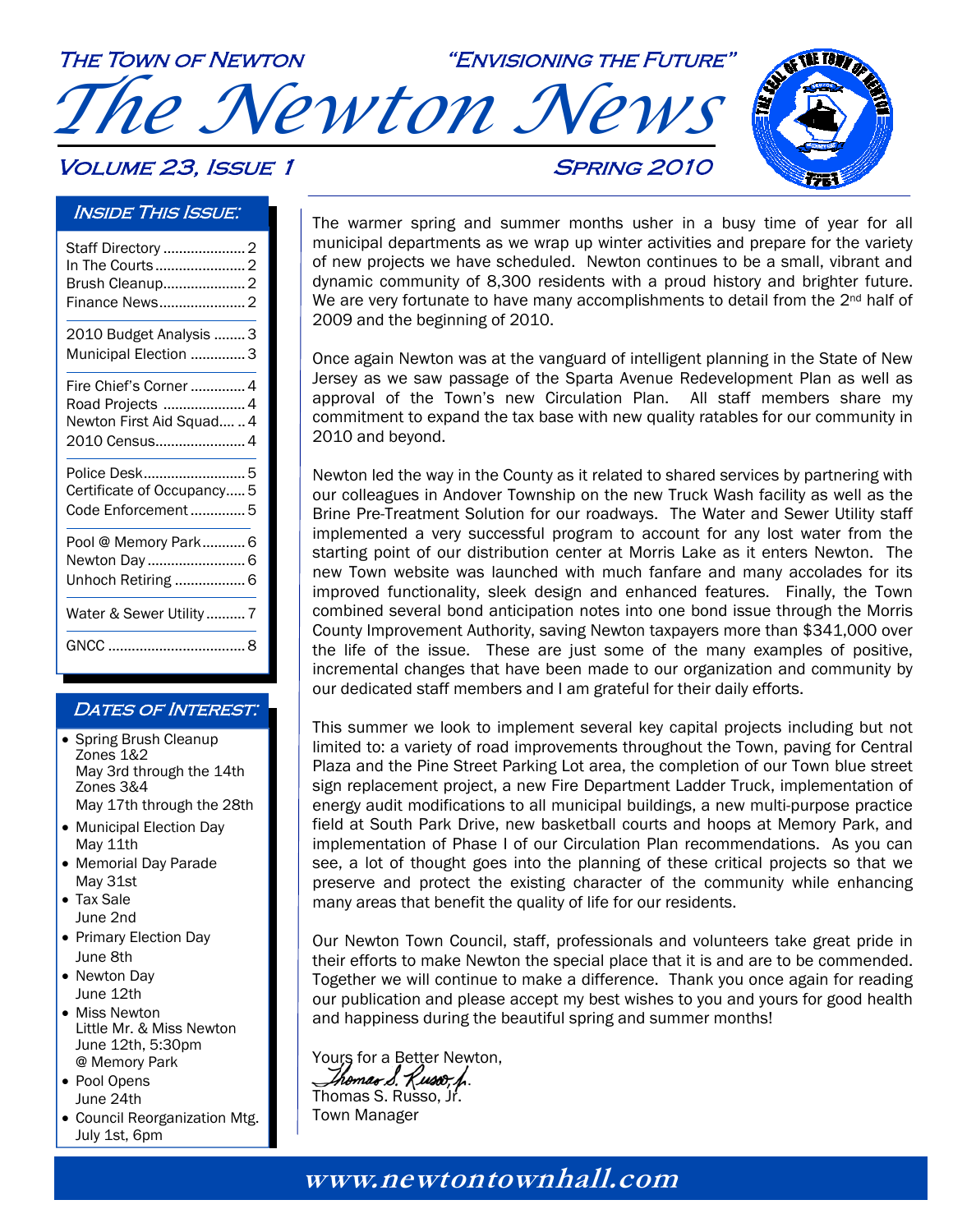### STAFF DIRECTORY

The staff of the Town of Newton is here to assist the public whenever possible. Please use the following list of extensions when dialing 973-383-3521 to contact a municipal staff member or department.

221 Deputy Municipal Clerk

#### 224 Manager's Office

- 225 Tax Assessor
- 226 Deputy Town Manager
- 227 Planning/Zoning
- 228 Comm. Dev./Recreation
- 230 Fire Prevention Official
- 231 Construction Department
- 232 Municipal Clerk
- 233 Treasurer
- 236 Deputy Court Administrator
- 239 Tax Collector
- 240 Water/Sewer Collector
- 241 Finance Officer/CFO
- 242 Court Administrator
- 243 Fire Prevention Secretary
- 244 Recreation Supervisor

### OTHER NUMBERS

| <b>Public Works Garage</b> | 973-383-4160 |
|----------------------------|--------------|
| <b>Recycling Center</b>    | 973-383-1521 |
| <b>Memory Park Pool</b>    | 973-383-2810 |
| Waste Water                |              |
| <b>Treatment Plant</b>     | 973-383-2090 |
| <b>Police Department</b>   |              |
| (Non-emergency)            | 973-383-2525 |

### THE 2009-2010 NEWTON TOWN COUNCIL

E. Kevin Elvidge, Mayor Kristen Becker, Deputy Mayor Thea Unhoch, Councilwoman Joseph Ricciardo, Councilman Helen Le Frois, Councilwoman Reorganization to be held July 1st

Thomas S. Russo, Jr., Manager Lorraine A. Read, Clerk

## BRUSH CLEANUP…

The DPW crew will pick up brush and bagged vegetative yard debris during the month of May.

### \*PLEASE TAKE NOTE OF THE NEW SCHEDULE FOR PICKUP\*

Pickup will follow the Recycling pickup schedule. Zone 1 and 2 will be picked up the weeks of May 3rd and May 10th, Zone 3 and 4 the weeks of May 17th and May 24th. Please cooperate by making sure debris is bagged correctly and is placed at the curb by 7:00am on the Monday morning of your Zone's pickup week.

Tree limbs must be smaller than 4 inches in diameter (no exceptions). The clean up is intended for residents to clear away naturally occurring fallen winter brush and light pruning. Property owners are responsible for felled trees. Nonchippable items including leaves, vines, stumps and building material may not be set out for collection. Vegetative vard clippings must be in bio-degradable bags for collection at the curb. All yard waste will be taken to the Sussex County Municipal Utilities Authority in Lafayette for disposal.

### IN THE COURTS...

The Municipal Court holds regular sessions on the second and fourth Tuesday evenings each month at 6:00 pm for first appearance. Early disposition conferences are held on Tuesday at 9:30am. Trials are conducted every Tuesday at 11:00am.



The Newton Municipal Court offers payment of your tickets and your time payments thru the Web. For On-line payments options please log on to **www.njmcdirect.com**. The Newton Court has noticed a big increase in payments received on the Internet. The Newton Court Code is 1915. Newton Court also accepts payments of traffic fines by credit card. These payments needs to be done in person.

Amy Davis, our Data Entry clerk, retired on March 31st. We would like to wish Amy a long, healthy and happy retirement!

For more information, please contact the Court Administrator, Ann Rosellen @ 973-383-3521 ext. 242 or arosellen@newtontownhall.com or our bilingual Deputy Court Administrator Tania Ell at ext. 236 or tell@newtontownhall.com.

## FINANCE…

### Tax Assessment

Inspections for added assessments occur during the summer months on properties that have had recent additions or renovations. Billing for those added assessments are mailed by October 25th and payment is due by November 1st.

Anyone wishing to have their assessment reviewed for the 2011 tax year may contact the Assessor between October 15 and December 15, 2010.

### Tax Collection

The Town of Newton's annual tax sale will be held on June 2, 2010, at 10:30am in the Municipal Building. The sale will be for real estate taxes, water and sewer charges and other municipal charges existing against properties on December 31, 2009.

### Reminders

June 1st is the due date for any senior citizen or disabled person who needs to file their 2009 Property Tax Reimbursement (PTR) Forms with the State. Please call 1-800-882-6597, Monday – Friday, 8:30am – 4:30pm, for more details.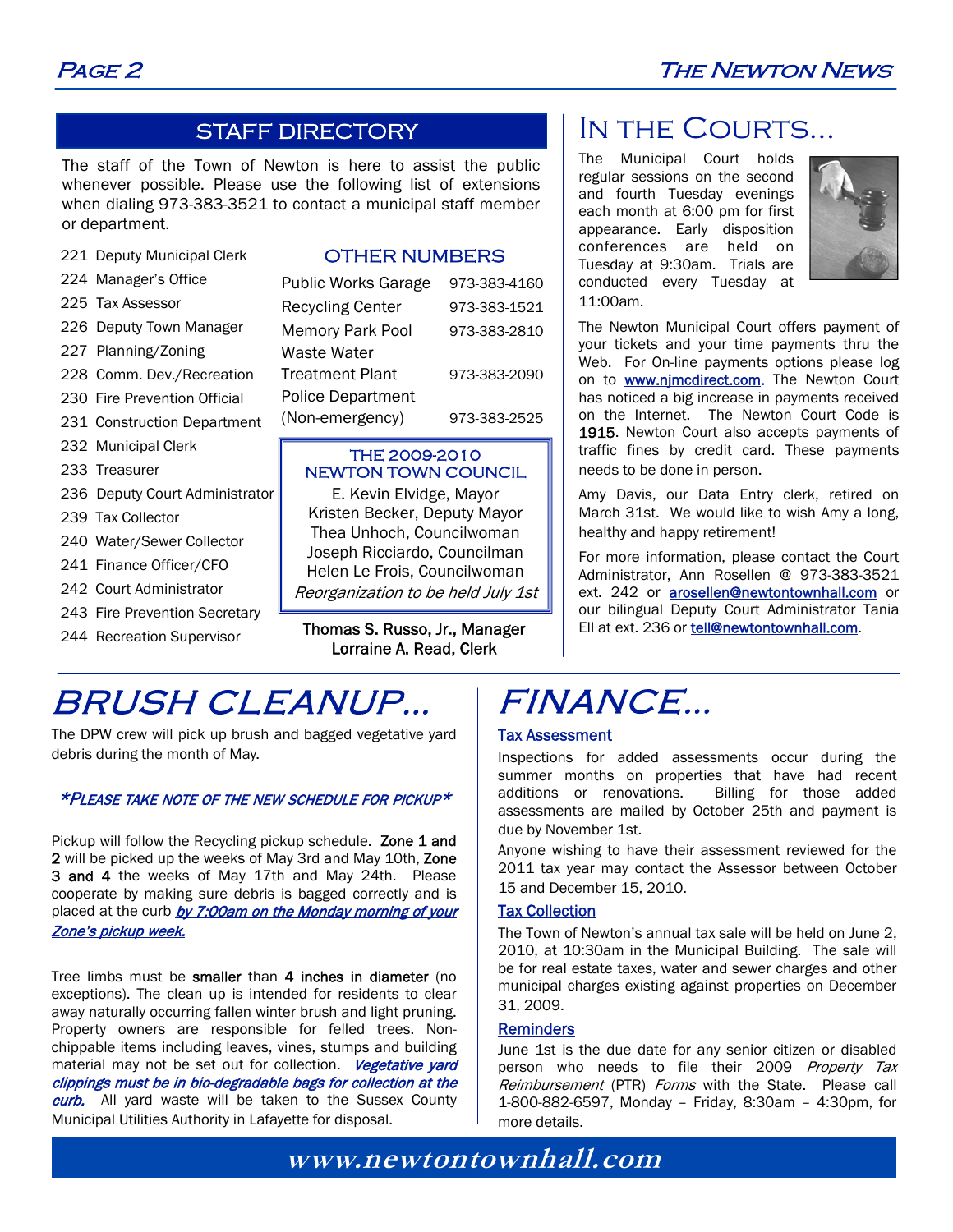## 2010 BUDGET ANALYSIS

### OUR GUIDING PRINCIPLES

When preparing the municipal and water/sewer budgets, we are guided by focusing on 3 core areas. The first is a focus on improving cost effectiveness through increased staff productivity with a targeted use of part-time personnel, volunteers and technology. The second is a focus on protecting core services. We must always be cognizant of maintaining our exceptional reputation for delivering quality municipal services with an emphasis on doing the right things the right way. Finally, we are guided by a focus on revenue enhancement. This allows us to minimize tax increases on the overall community while forcing us to be more deliberate with user fees and shared services strategies with governmental agencies like the Newton Board of Education, Andover and Hardyston Townships, and the County of Sussex. Ultimately, all three core principles are inexorably tied to the prevailing ideology of enhancing mission achievement – making the Newton municipal organization the best it can be.

#### APPROPRIATIONS

Newton's 2010 Municipal Budget and Capital Improvement Program totals \$10,757,870. The Municipal government is a service based organization. Approximately 65% of the municipal budget provides funding for the salaries and benefits of 66 full-time and 58 part-time employees.

 Though the cost of providing health insurance continues to increase, the Town has, over a period of years, implemented policies requiring employees to share in health insurance premium costs for dependent coverage. These policies are necessary and certainly will continue for the foreseeable future. Additionally, the Town, as of January 1, 2010, became a member in the North Jersey Municipal Employee Benefits Fund (NJMEBF). This will allow us to better manage our health insurance premium costs in the long run while maintaining quality healthcare coverage for our employees and retirees.

### REVENUES IN SUPPORT OF THE BUDGET

Over the course of the last five years, State Aid has continued to decrease while the taxpayers of Newton have had to pick up where the State has left off. Local fees continue to fluctuate along with the ability of the Town to create a consistent level of fund balance. With State Aid and grant funding continuing to diminish, coupled with the reality of a tax base that is 25% exempt, it is an ever increasing challenge to maintain appropriate service levels and sound fiscal policies while mitigating any significant municipal tax increases. The Municipal Tax necessary to support the municipal organization, including the Reserve for Uncollected Taxes, is increasing for the 2010 year. The 2010 municipal tax rate will be .9031 vs. .8352 from 2009, an increase of 6.79 tax points. This is the lowest increase since 2003. The impact on the average assessed residential structure (\$269,000 assessed value) is \$182 per year or \$3.50 per week.

### WATER AND SEWER

The Town maintains independent financial records for the Water and Sewer fund. Both functions are supported by customer billings and do not require property tax revenues to meet financial obligations. The Water and Sewer budget is proposed at \$4,015,000 for the 2010 year. The Water and Sewer budget provides service to over 2,600 accounts. The current rate structure continues to allow the Town to provide funds for current and future capital improvements and the retirement of existing debt.

### **SUMMARY**

It is my belief that the budget appropriations and revenue projections, as contained in the 2010 budget for Newton, will enable the Town to meet the public's demand and need for critical services. Furthermore, the budget is structured as a fiscally responsible document to ensure that the financial well being of our municipal government is preserved. This 2010 budget as presented will enable the municipal organization to continue mission achievement - achieving the excellence in governance expected by our customers, the taxpayers and residents of Newton.

## MUNICIPAL ELECTION

May 11<sup>th</sup> is the date for the Town's Municipal Election. Polls are open 6:00am to 8:00pm. As you may know, three Town Council seats are at stake in this election. The successful candidates in the May Municipal Election will be sworn into office at the annual Reorganization meeting of the Town Council to be held on July 1<sup>st</sup> in accordance with our non-partisan Council-Manager form of government. If you have any questions, please contact the Municipal Clerk at 973-383-3521 extension 232.

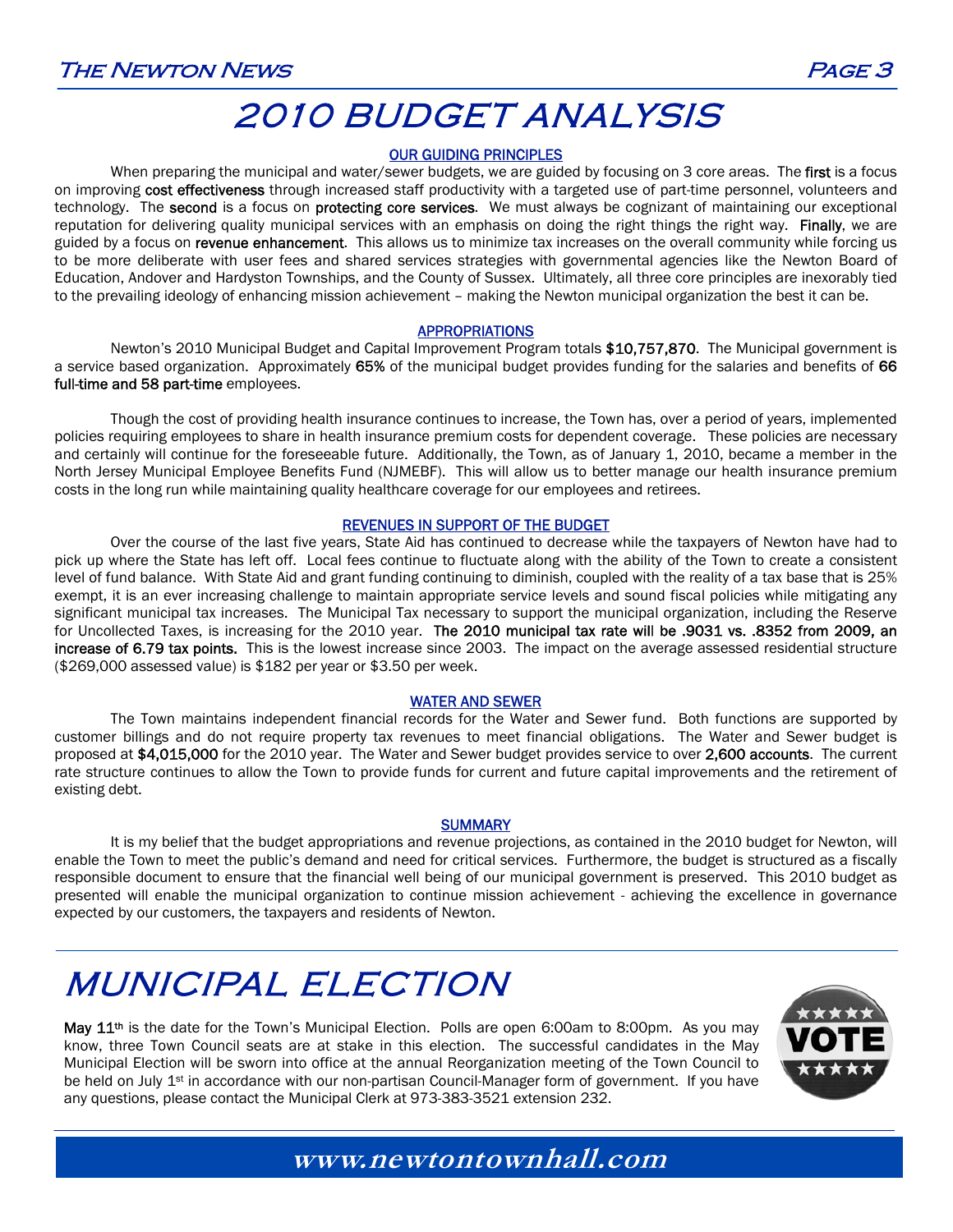### Page 4 The Newton News

## FIRE CHIEF'S CORNER

The Newton Fire Department would like to remind everyone of some important safety tips when grilling during this barbeque season:

• Designate the grilling area a "No Play Zone", keeping kids and pets well away until grill

• Before using, position your grill at least 3 feet away from other objects, including the house and

equipment is completely cool.

any shrubs or bushes. Grills should not be used under covered porches or decks.

• Only use starter fluid made for barbecue grills when starting a fire in a charcoal grill.

Before using a gas grill, check the connection between the propane tank and the fuel line to be sure it is working properly and not leaking.

• Never use a match to check for leaks. If you detect a leak, immediately turn off the gas and don't attempt to light the grill again until the leak is fixed.

• Never bring a barbecue grill indoors, or into any unventilated space! This is both a fire and carbon monoxide poisoning hazard.

### JUNIOR FIREFIGHTER PROGRAM

This program is open to all residents 14-17 years of age. The purpose of the program is to provide an opportunity to gain insight into the profession of firefighting and other public safety careers. This program will provide personal growth and self-confidence through education and training. For more information please contact Lt. Jean Bond at 973-383- 4746. Please leave your name and contact information.

## FIRST AID SQUAD

The Newton First Aid Squad would like to thank all the good residents and businesses of Newton for their generous financial support over the years, however, now we need something different. We need new members as our ranks are dwindling. Won't you please consider becoming an EMT, First Responder or Ambulance Driver? We Squad members all subscribe to the motto of "Neighbors helping Neighbors". We're your neighbors and you are ours… come join us help other neighbors! You can contact us at 973-383-3377 and leave a message for Captain Kinney.



May 16th-22nd is National EMS week. The squad will be hosting various events throughout town, look for information on the Town's website. An open house is set to be held at the squad building, located at 66 Sussex Street on Saturday, May 22nd. Details will be available when all the plans are finalized.

### **Road projects**

#### The following are scheduled for resurfacing in 2010:

| <b>Academy Street</b>  | <b>Thompson Street</b> |  |
|------------------------|------------------------|--|
| <b>Franklin Street</b> | Overlook Road          |  |
| Hillside Avenue        | Ashford Street         |  |
| Maple Avenue           | <b>Smith Street</b>    |  |
| <b>Grand Avenue</b>    | Slate Hill Road        |  |

Newton received a grant from the NJDOT for the milling and resurfacing of North Park Drive. Construction is set to begin in this summer on the roadway and delays will occur with this project. North Park Drive will be completed by the end of the summer.

Please note that this list is current as of April 19, 2010 and may be changed by the Town of Newton without notice due to modifications in construction costs and/or engineering fees.



## **2010 CENSUS**

The U.S. Constitution mandates a headcount, every 10 years, for everyone living in the United States. This is know as a census. The  $20$ federal government is collecting NJ's COUNTING ON census data for each resident of the



Town of Newton. Over \$400 billion in federal funds are awarded to states and communities for new hospitals, schools, better transportation and social services, based on the population information gathered from the census. The population totals from this census also determines how many seats each state has in the House of Representatives. It is very important for as much participation as possible so there is a very accurate count. The Newton Municipal Building has been designated as a census site for collection. If you misplaced your census form, more are available in the Community Development Office on the second floor of the municipal building. There is also a link on the Town of Newton's website homepage to the 2010 Census website. "It's in your hands" to be counted!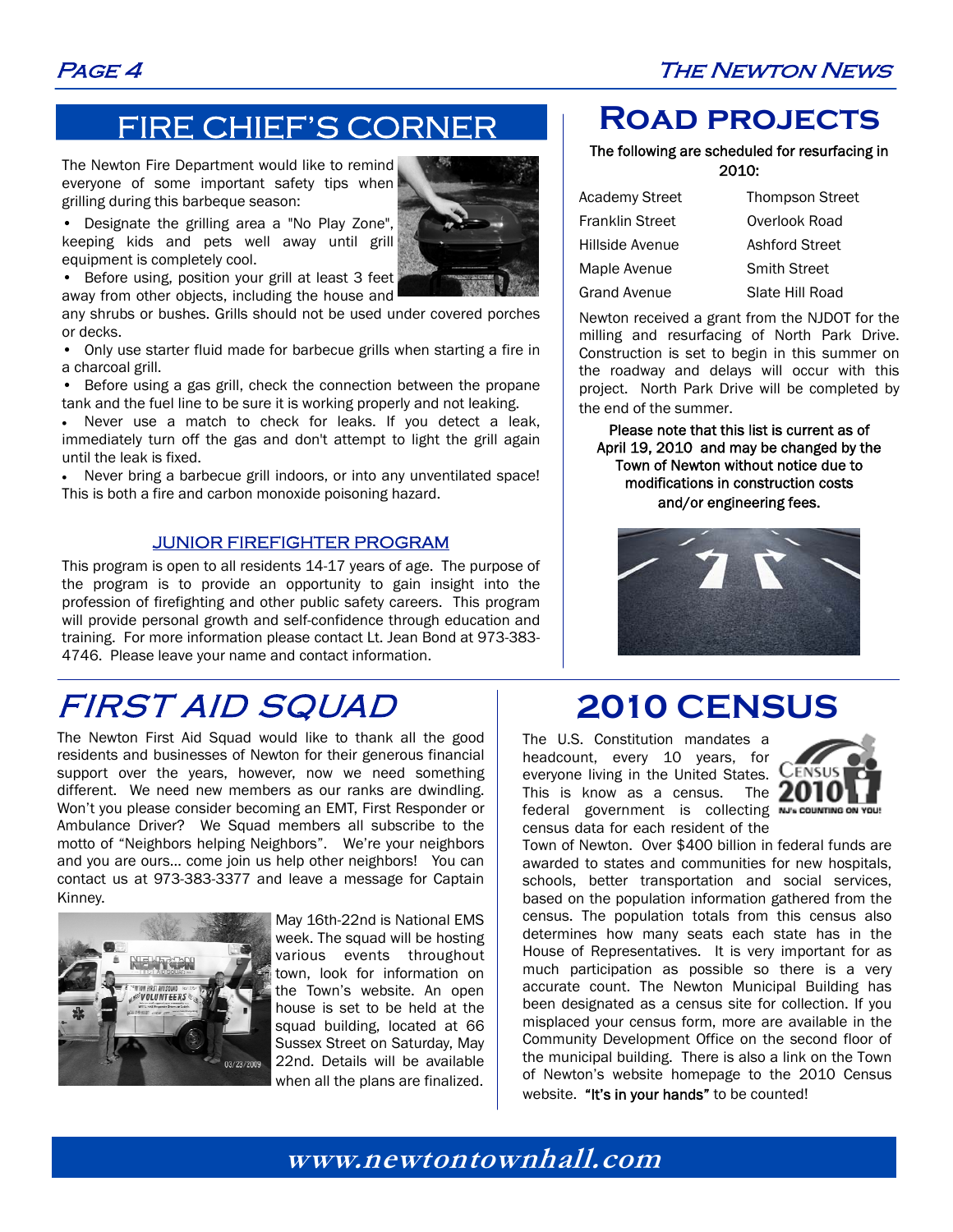### The Newton News Page 5

## POLICE DESK

#### 100 Year Anniversary

Upon discovery that the Department will celebrate its 100 year anniversary this June 1, 2010, members of the Police Department have launched a project researching its long history. Members have reached out to known family members living in the area, who have been gracious in providing photographs and other pieces of



memorabilia. Retired members and employees responded to an invitation to be part of the research and included in part: Chief Michael Meeker, Lt. James Ransnorth, D/Sgts. Clarence Metzgar & Anthony Virga, Sgts. Mike Pandiscia, Steven Mills, Bruce Jorritsma, Det. Ken Armstrong and Officers Tom Morris, Gerry Garris and Bill Fehr. Their input has been invaluable, providing information and identifying individuals depicted in dated photographs and news articles.

The Department intends to display some of this rich and interesting history on the walls of the police headquarters building during an open house on Newton Day, June 12, 2010. Visitors could quite possibly recognize some of the images of our past and reminisce over some of the community-minded contributions that have served as the cornerstone to the Department's mission.

#### Alarm Ordinance

The Chief of Police, or his designee, will serve as the Administrator under Ordinance 5-22 Alarms. The Ordinance, common in many communities, encourages alarm users and alarm companies to properly use and maintain the operational effectiveness of alarm systems, designed to summon law enforcement. The purpose is to improve in the reliability of alarm systems, provide the most appropriate level of response by police officers and reduce or eliminate false alarms.

The Ordinance applies to both commercial and residential alarm users and requires registration, establishes fees, provides for penalties for violations, establishes a system of administration, and sets conditions for suspension or revocation of registration.

In 2009, the Police Department responded to 407 Burglar and Panic alarms in the Town

of Newton. Commercial businesses and residents should expect to receive additional information and applicable registration materials over the next few weeks. The entire Ordinance is available for viewing and inspection by accessing the Municipal Code section on the T o w n ' s w e b s i t e www.newtontownhall.com.



#### Black Bears

Since March 19th, police officers have responded to at least 20 reported sightings or complaints relating to black bears. It is imperative that residents and businesses properly secure trash and other refuse containers, particularly during



this time of year by black bears. Competition for food sources and conflicts over territory could result in aggressive behavior by the bears. The Department's officers are specially trained to deal with black bears.

## CERTIFICATE OF **OCCUPANCY**

Inspections and subsequent issuance of a Certificate of Compliance before the re-occupancy by means of re-rental or re-sale of one and two family dwellings, and all commercial structures or rental portions, are required. For residential units the Code requires a smoke detector inspection, carbon



monoxide and fire extinguisher certification.

Inspections may be scheduled through the Construction Department by calling 973-383- 3521 ext. 231 during normal business hours.

### Code enforcement reminders

The owner of the premises is to maintain the structures and exterior property. Also, occupant(s) of a dwelling unit are responsible for keeping that part of the structure which they occupy or control in a clean, sanitary and safe condition. All premises and exterior property shall be maintained free from weeds or plant growth in excess of ten (10) inches.

Receptacles for the storage of garbage and trash prior to collection shall be located in the rear yard of the premises or under cover within the building and shall be maintained in such a manner with the cover in place to prevent the creation of a nuisance or a menace to public health.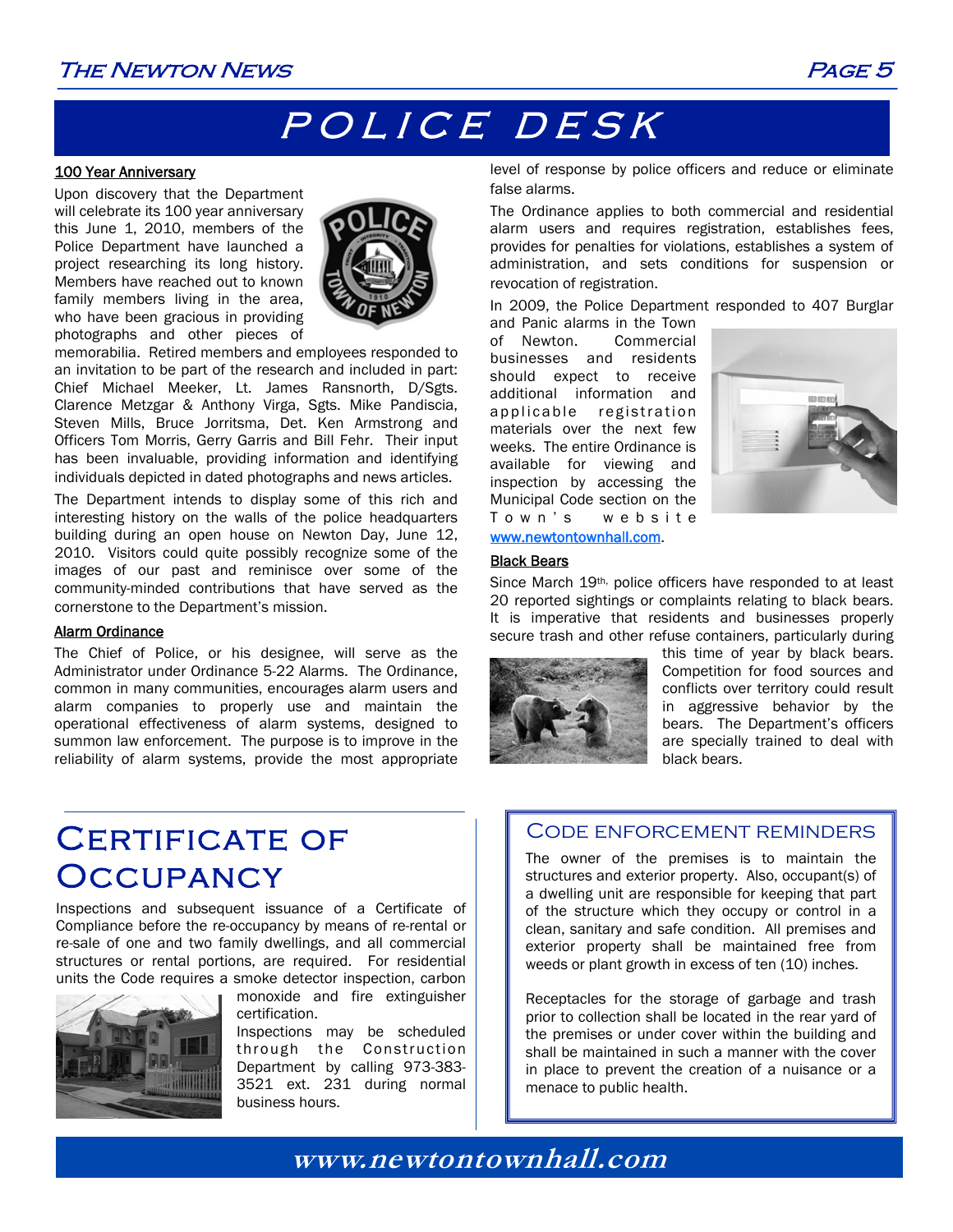## THE POOL AT MEMORY PARK

The Pool Season will begin on Thursday, June 24, 2010 and continue through Sunday, August 29, 2010. The pool is open to all Sussex County residents, seven days per week from Noon to 7:00pm. The pre-season badges for the municipal pool will be available for purchase in the Finance Office located on the ground floor of the Municipal Building at 39 Trinity Street beginning Tuesday, May 25th. Badges may be purchased daily in the Finance Department between 8:30am and 4:30pm until the pool opens, at which time badges will be sold at the pool. The fees for passes for 2010 are as follows:



| Newton Residents:                                            | All Others:<br>(Residing outside of Town limits):             | <b>Senior Citizen:</b>               | <b>Swim Team</b><br>Participant: | Replacement<br>Badge: |
|--------------------------------------------------------------|---------------------------------------------------------------|--------------------------------------|----------------------------------|-----------------------|
| Family - \$200.00*<br>Couple - \$150.00<br>Single - \$100.00 | Family - $$300.00*$<br>Couple - \$200.00<br>Single - \$125.00 | Couple - \$60.00<br>Single - \$35.00 | \$30.00                          | \$5.00                |

\* Families shall include any adult, his or her spouse and their children 18 years of age or younger living together in one household.

Daily rates are: Senior Citizen - \$2.00 / All Others - \$5.00 \*Thursdays are free to Senior Citizens 55 years of age or older.



There will be three swim lesson sessions for children four years of age and older as follows:

Session I - June 28 to July 16 Session II - July 19 to Aug. 6 Session III - Aug. 9 to Aug. 27

Swimming Lessons Fees: Season Pass Holder - \$30.00 All Others - \$75.00

Initially, each child will be permitted to participate in only one session during the season. Each session is 1/2 hr. each day Monday thru Friday, for 3 weeks. Sign-ups for swimming lessons will be on Thursday, June 24th and Friday, June 25th from 10:00am until Noon at the pool and during regular pool hours. Parents are to remain outside the fenced-in area during swimming lessons.

## NEWTON DAY

Plans are underway for **Newton Day** to take place on Saturday, June 12<sup>th</sup>, with a rain date of June 19<sup>th</sup>. The event will take place on Spring Street from 11:00am to 4:30pm and then move to Memory Park. Evening entertainment is planned for Memory Park that includes music, refreshments, kids games and fireworks. The annual "Miss Newton" contest is planned for June 12th. The contest will be held at Memory Park as part of the Newton Day festivities. The event will begin at 5:30pm, and will be open to all single Newton young women between 17 and 21 years of age. The "*Little Miss and Mr. Newton"* contest will be held on the same day. Details will be available when all of the plans are finalized. Applications for the above contests are available in the Recreation Office on the 2<sup>nd</sup> floor of the Municipal Building. For more information please visit the Town's website at www.newtontownhall.com.

## UNHOCH RETIRING



On June 30, 2010, Councilwoman Thea Unhoch is stepping down as a member of the Newton Governing Body. Mrs. Unhoch has served on the Council since she was first elected in 1998. Prior to her serving in public office, she was employed by the Town as Zoning Officer and Planning and Zoning Administrator.

The Mayor, Council, Manager and

Staff would like to thank Thea for her dedication to the Town of Newton and its residents over the years. We wish Thea a long and happy retirement!

> *The Newton News*  Editors - Terri Oswin & Thomas S. Russo, Jr.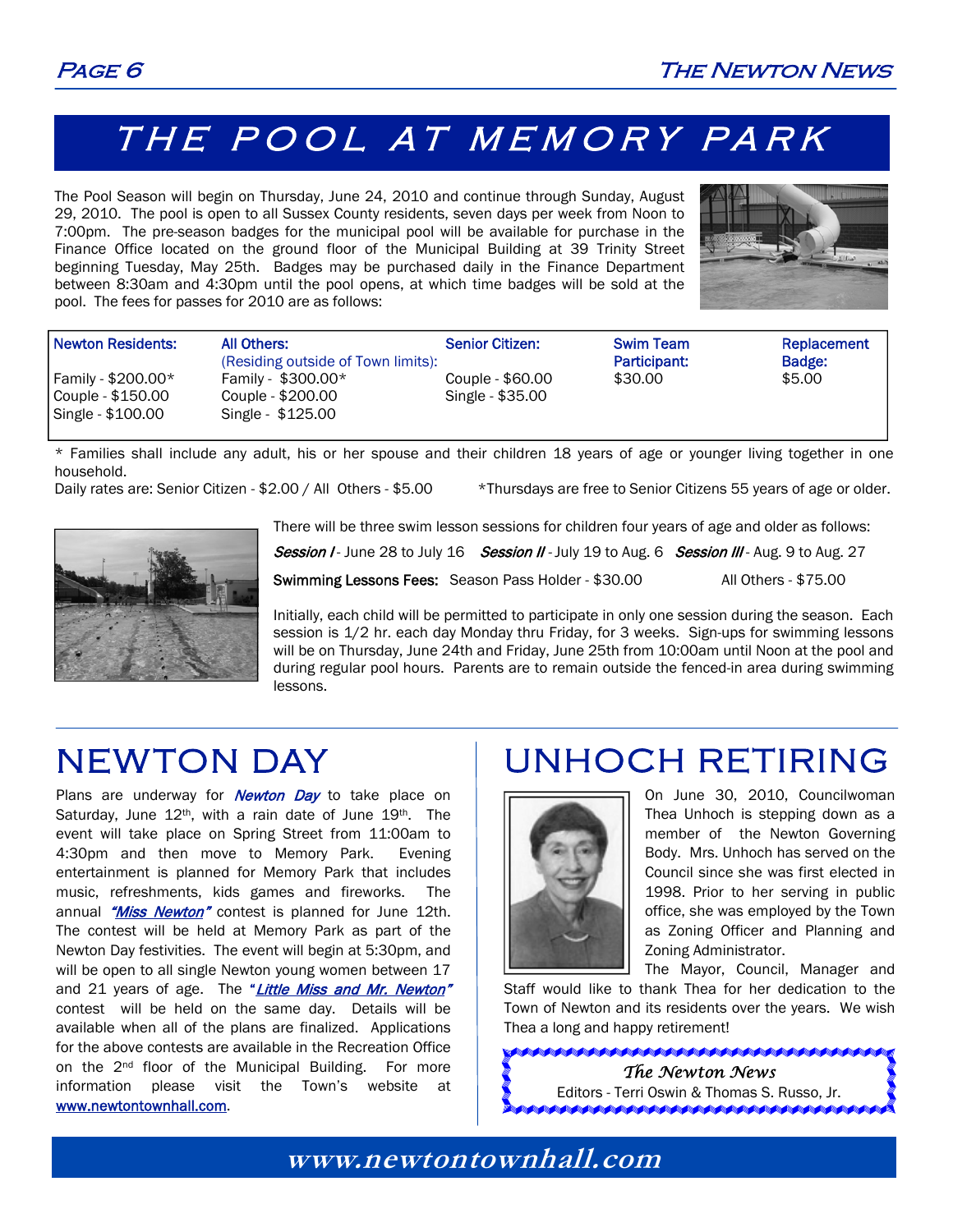# WATER AND SEWER UTILITY

Since the retirement of William Grennille as Water and Sewer Superintendent in June of 2009 the Town has made some organizational changes to the department. Paul Baldwin is now the Water and Sewer Supervisor and John Madden is the Licensed Operator for the department.



The Morris Lake Reservoir, Newton's water source, located in Sparta, NJ is currently at spillway which will place the Town in good position as we enter the Spring and Summer months. For the fourth straight year an eagle has laid eggs in the eagle's nest at Morris Lake.

### Fishing:

Fishing at Morris Lake began on Saturday, April 10, 2010. Please note that there is a "No Fishing Zone" area, as required by NJDEP to protect the bald eagles nesting. Fishing permits are



available and maps providing the "No Fishing Zone" may be viewed at the Municipal Clerk's Office located on the first floor of the municipal building Monday thru Friday between the hours of 8:30am and 4:30pm. Fishing permits are only available to Newton residents.

## ZONING FAST FACTS

### When do I need a zoning permit?

Zoning and Building permits are required for new construction plus most home improvement projects, including additions, decks, shed, fences, garages and PODS.

### What information is need to obtain a zoning permit?

You need to provide a current survey of your property with the proposed work to be done drawn to scale. You also need to provide the setback of the property, height of construction an dimensions of additions, decks, sheds, fences, etc.

### What if my home is located in the Historic District?

Structures that are located in the Historic District require review for any exterior alterations by the Newton Historic Advisory Commission. Examples of alterations that must be reviewed are: windows, siding, doors, roofs and signage. For more information on the Historic District please see the Historic website at www.historicnewton.com.

Kathy Citterbart is Newton's Zoning Officer as well as at the Historic Preservation Advisory Commission's secretary. She would be happy to answer any questions you may have and can be reached at 973-383-3521 ext. 227, or at kcitterbart@newtontownhall.com.

### **COMMUNITY DEVELOPMENT**

In December 2009, the Planning Board adopted a circulation plan for the Town of Newton. This plan is part of the Town's overall Master Plan and provides guidelines for better traffic circulation, signage, wayfinding and parking. This summer the circulation plan will begin to be implemented and residents should see some improvements related to parking, signage and wayfinding in the downtown business district.

### Recycling news

The Town of Newton conducts monthly curbside collection of commingled recycling and newspaper. As a reminder containers placed curbside can be no larger than 35 gallons and must be at the curb no later than 7:30am on your designated pick up day.

Twice a year, in June and December the Town sends the "Newton Recycling News" to all its residents outlining recycling guidelines and the curbside collection schedule. This publication is also available on the Town's website at www.newtontownhall.com.

Recycling center hours are Thursday 8:00am to 4:00pm and Saturdays 8:00am to 1:00pm. Brush leaves and grass clippings are longer accepted at the Recycling Center.